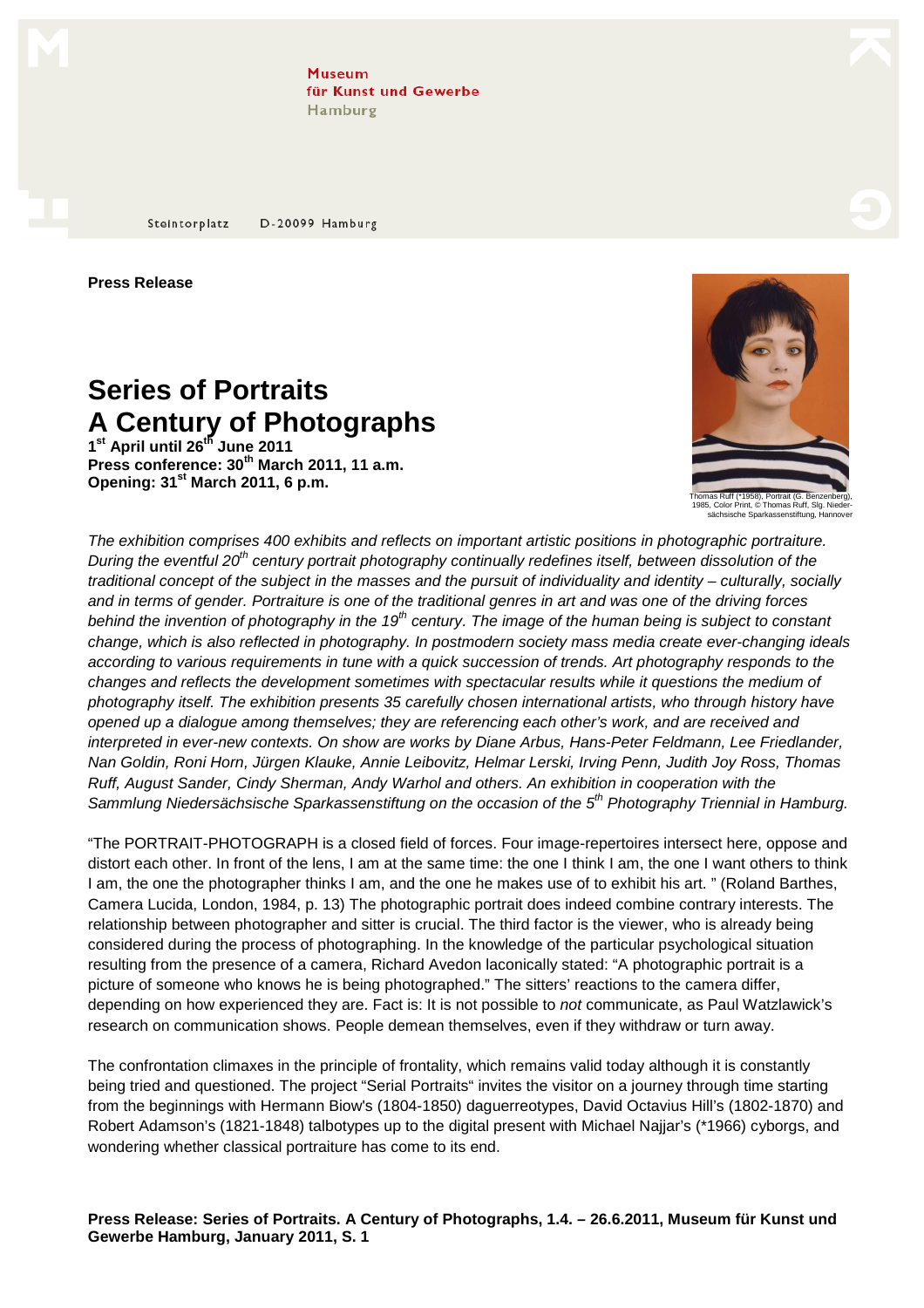The beginning includes a model case, where due to the long exposure necessary the models do not live out of the moment but into the moment, as Walter Benjamin said (Little History of Photography, 1931). "Thirty Minutes Dialogue von Kyungwoo Chun" (1969) from 2000 is examining the synthesis of expression, which is necessitated by the models' keeping still for so long. An exposure time of half an hour allows the work to penetrate the depths of the pictorial space.

The creativity of the 1920s and the New Vision inspires a "visual vocabulary" appropriate for modernity. Its different forms can be seen in the individual responses of photographers such as August Sander (1876-1964). Being a typical studio photographer, he works on a typology of "man of the  $20<sup>th</sup>$  century", beginning with the agricultural type, his "Stammappe" (engl.: "Germinal Portfolio") being a memorial to the latter. Helmar Lerski (1871-1956) takes a different stance; having originally worked in film, he is photographing his "Everyday Heads" in extreme close-ups. Making use of effective lighting in his studio, he invites unknown sitters from the street and fashions characteristic heads.

Sander's oeuvre represents a turning point for comparative vision as a genuine principle in series. Considering photography of the 1920s and questioning the photographer's position as well as the medium itself, authorphotography in the 1970s is developing a new idea of documentary. Thomas Ruff (\*1958) is testing the limits, when he presupposes that photography can merely reflect the surface of things. Bernhard Fuchs is adding a personal touch when he is seeking out the places of his own past. The great portrait photographer Irving Penn is cornering his celebrities in a corner of his studio and allows them to find their place, according to their inclinations and abilities to self-represent.

Diane Arbus (1923-1971) is holding a one-sided dialog, certainly not giving equal weight to the photographer's interests and that of her models. While the frontality signals the conventionally due deference, the complex composition of her pictures is dominated by the superior gaze directed at the supposedly others, the freaks of bourgeois society. Until now Arbus is misinterpreted as a documentary photographer. It is being ignored that photography inevitably presents a specific view of reality and that the viewer's position has been carefully constructed within the picture.

Only pictures that have been taken without the awareness of those represented document a found situation at the same time as they present a monologue. Heinrich Riebesehl (1938-2010) chose this method for his series "Menschen im Fahrstuhl" (engl.: "People in an Elevator"), which he completed in just one day. In a moment of pause people can reflect and are not forced to react to being observed. In his pictures the photographer respects their individuality without judging social differences.

Examples for comparability as principle in a series can be found early on. Hermann Biow's (1804-1850) daguerreotypes as unique copies of the members of parliament in the Paulskirche in Frankfurt from 1848/1849 were later reproduced as lithographs and distributed in portfolios. These politicians were the direct successors to the galleries of ancestral portraits in stately homes, whereby the new medium was democratic. Rudolph Dührkoop's "Hamburgische Männer und Frauen am Anfang des XX. Jahrhunderts" (engl.: "Men and Women of Hamburg in the Early XXth Century") represent the citizens in this tradition.

Since 1975 Nicholas Nixon (\*1974) is extending the series "The Brown Sisters" every year. His study is observing changes, while Hans-Peter Feldmann (\*1941) is representing a century through 101 average people in his sequence "100 Jahre" (engl.: "100 Years"). It is fascinating, how the uniqueness of each person even if they remain anonymous is transported in the photographic portrait. Judith Joy Ross' (\*1946) series "Protesting the U. S. War in Iraq" documents a seriousness in the sitters' faces, the political dimension of which can only be fully grasped with the information on the context. As with every photograph the title or accompanying text is part of the message.

The exhibition is a project realised by the Museum für Kunst und Gewerbe Hamburg, its comprehensive collection has been extended with loans from the following institutions: Niedersächsische Sparkassenstiftung, Hamburger Kunsthalle, Sammlung F. C. Gundlach/Haus der Photographie, Deichtorhallen Hamburg, Museum Folkwang Essen and Galerie Hauser & Wirth, Zurich.